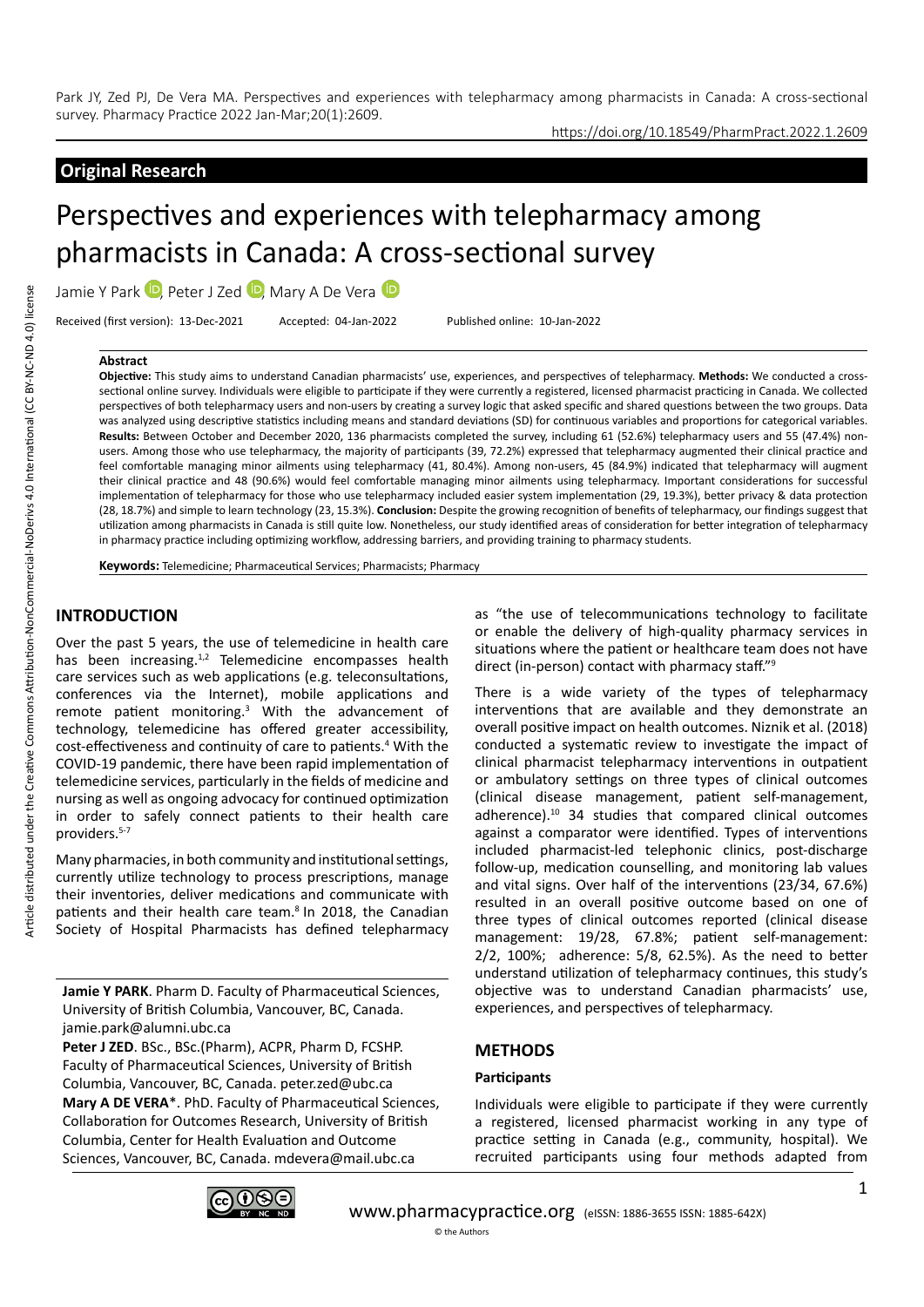## https://doi.org/10.18549/PharmPract.2022.1.2609

previous studies: **1)** posting in investigators' and organizations' social media channels (e.g. Twitter, Facebook); **2)** posting in online pharmacy communities; **3)** advertising on pharmacy associations' online newsletters; **4)** emailing pharmacists from our past studies who had previously agreed to be contacted to participate in future research studies.<sup>2,11</sup>

#### **Study design**

We conducted a cross-sectional study. We designed an online survey, in English and French, to gather information about the participants' experiences and perspectives regarding telepharmacy (Supplemental File 1). We consulted a clinical expert in pharmacy practice throughout the survey development process and also conducted a pilot testing of the survey with our colleagues in the Faculty. The survey comprised two sections. The first section captured information on demographic characteristics with 10 questions altogether including those on age, gender, and workplace. The second section gathered information on whether participants currently use telepharmacy in their practice; with survey logic providing the opportunity to ask specific and shared questions between two groups. Specifically, participants who indicated that they use telepharmacy were asked 22 questions regarding their direct experiences including types of technology tool(s) used, clinical services that utilizes telepharmacy and the logistics of telepharmacy in their practice. For participants who do not use telepharmacy, we were interested in their perspectives and as such, 9 questions, which were also asked to the telepharmacy users, were asked. These questions included the

potential impact on their clinical practice, ability/barriers to communicating effectively with telepharmacy, and important considerations for successful implementation of telepharmacy.

#### **Data analysis**

Survey data was analyzed using descriptive statistics including means and standard deviations (SD) for continuous variables and proportions for categorical variables. We categorized participants according to reported use of telepharmacy and compared characteristics and experiences using Chi-square tests. Microsoft Excel, Qualtrics XM Stats, and SPSS software programs were used to support the analyses.

#### **Ethical approval and consent**

Ethical approval was granted by the University of British Columbia Research Ethics Board (H20-02988). UBC's Survey Tool provided by Qualtrics was used to gather and store data as well as obtain the participant's informed consent. Participant confidentiality was maintained, and data access restricted to the research team.

#### **RESULTS**

Between October 29, 2020 to December 10, 2020, 136 pharmacists completed the survey including 61 (52.6%) who indicated that they use telepharmacy and 55 (47.4%) who do not use telepharmacy. The average time to complete the survey was 6.6 minutes. Altogether, 68.0% of the participants were female and the mean (SD) age was 38.3 (11.6) (**Table 1**).

| Table 1. Participant characteristics                                        |              |                                |                                       |         |  |  |
|-----------------------------------------------------------------------------|--------------|--------------------------------|---------------------------------------|---------|--|--|
|                                                                             | <b>Total</b> | Use telepharmacy<br>$(N = 61)$ | Do not use telepharmacy<br>$(N = 55)$ | P Value |  |  |
| Gender                                                                      |              |                                |                                       |         |  |  |
| M                                                                           | 37 (29.6%)   | 18 (30.0%)                     | 14 (25.9%)                            | 0.38    |  |  |
| F                                                                           | 85 (68.0%)   | 41 (68.3%)                     | 38 (70.4%)                            |         |  |  |
| Prefer not to disclose                                                      | 3(2.4%)      | 1(1.7%)                        | 2(3.7%)                               |         |  |  |
| Age (Mean, SD)                                                              | 38.3 (11.6)  | 38.3 (11.6)                    | 38.5 (11.6)                           | 0.84    |  |  |
| Undergraduate pharmacy graduation year                                      |              |                                |                                       | 0.08    |  |  |
| Before 2000                                                                 | 32 (26.9%)   | 13 (22.0%)                     | 16 (30.2%)                            |         |  |  |
| 2000-2005                                                                   | 10 (8.4%)    | 8 (13.6%)                      | 1 (1.9%)                              |         |  |  |
| 2006-2010                                                                   | 25 (21.0%)   | 15 (25.4%)                     | 8 (15.1%)                             |         |  |  |
| 2011-2015                                                                   | 26 (21.8%)   | 7(11.9%)                       | 19 (35.8%)                            |         |  |  |
| 2016 and above                                                              | 26 (21.8%)   | 16 (27.1%)                     | 9(17.0%)                              |         |  |  |
| Additional formal training after undergraduate pharmacy degree <sup>1</sup> |              |                                |                                       |         |  |  |
| Yes                                                                         | 53 (44.5%)   | 33 (55%)                       | 20 (37.0%)                            | 0.48    |  |  |
| No                                                                          | 66 (55.5%)   | 27 (45%)                       | 34 (63.0%)                            |         |  |  |
| Years working as a registered pharmacist                                    |              |                                |                                       |         |  |  |
| Less than 5 years                                                           | 28 (23.9%)   | 17 (28.3%)                     | 11 (20.4%)                            | 0.04    |  |  |
| 5 to 10 years                                                               | 29 (24.8%)   | 8 (13.3%)                      | 19 (35.2%)                            |         |  |  |
| 11 to 15 years                                                              | 22 (18.8%)   | 15 (25.0%)                     | 6(11.1%)                              |         |  |  |
| 16 to 20 years                                                              | 13 (11.1%)   | 8 (13.3%)                      | 5(9.3%)                               |         |  |  |
| More than 20 years                                                          | 25 (21.4%)   | 12 (20.0%)                     | 13 (24.1%)                            |         |  |  |

© the Authors

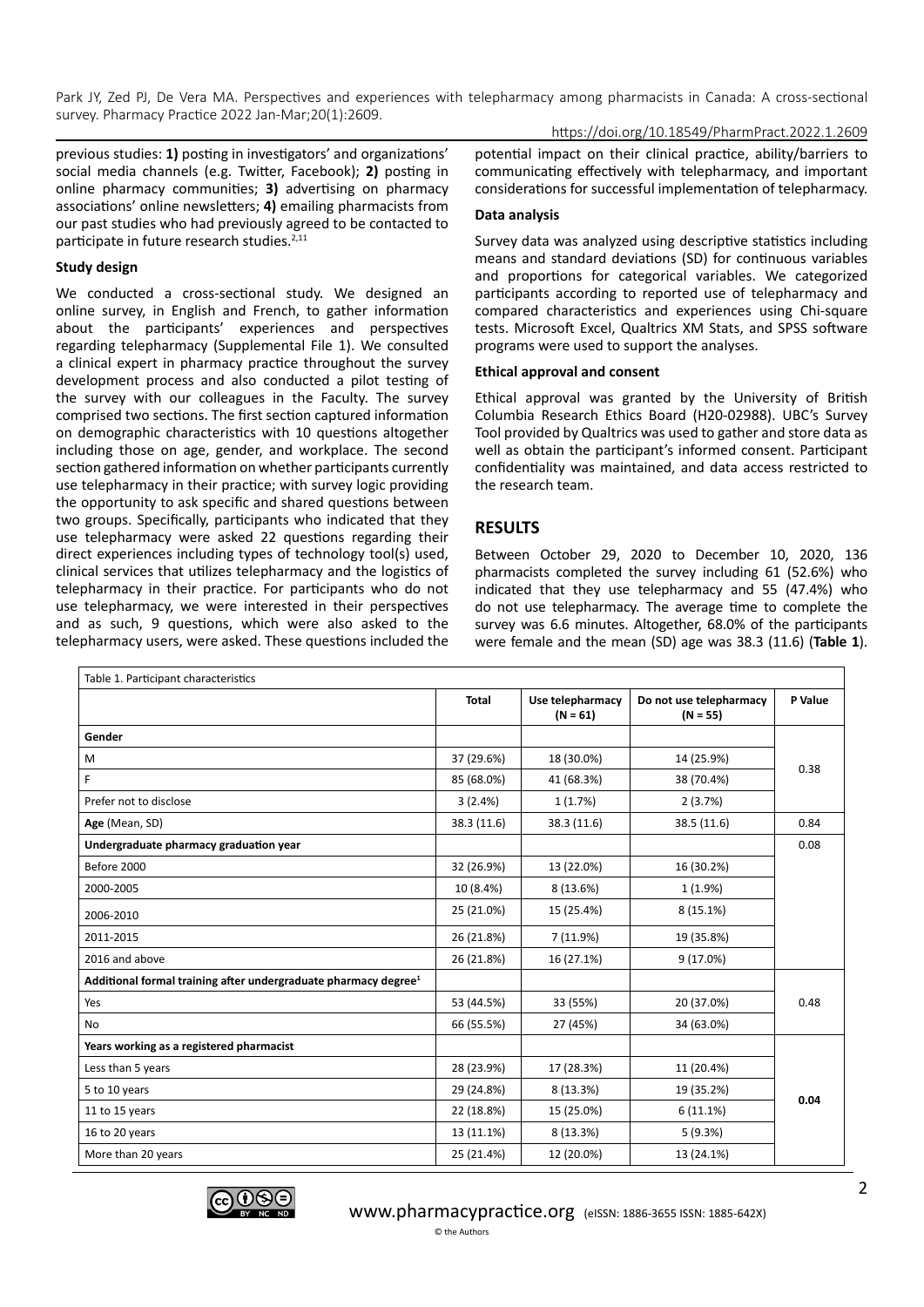https://doi.org/10.18549/PharmPract.2022.1.2609

| Geographical location of current practice                                         |            |             |            |      |
|-----------------------------------------------------------------------------------|------------|-------------|------------|------|
| British Columbia                                                                  | 79 (68.1%) | 38 (63.3%)  | 40 (72.7%) | 0.07 |
| Ontario                                                                           | 12 (10.3%) | 10 (16.7%)  | 2(3.6%)    |      |
| Québec                                                                            | 11 (9.5%)  | $6(10.0\%)$ | $5(9.1\%)$ |      |
| Alberta                                                                           | 5(4.3%)    | 2(3.3%)     | 3(5.5%)    |      |
| Manitoba                                                                          | 4 (3.5%)   | 2(3.3%)     | 4 (7.3%)   |      |
| Saskatchewan                                                                      | 3(2.6%)    | $0(0.0\%)$  | 1(1.8%)    |      |
| Nova Scotia                                                                       | 2(1.7%)    | 2(3.3%)     | $0(0.0\%)$ |      |
| <b>Current employment status</b>                                                  |            |             |            |      |
| Full time staff (40 or more hours per week)                                       | 55 (47.8%) | 32 (53.3%)  | 23 (41.8%) | 0.88 |
| Part time staff (less than 40 hours per week)                                     | 24 (20.9%) | 11 (18.3%)  | 13 (23.6%) |      |
| Freelance/relief                                                                  | 10 (8.7%)  | 5(8.3%)     | $5(9.1\%)$ |      |
| Manager                                                                           | 12 (10.4%) | 5(8.3%)     | 7 (12.7%)  |      |
| Owner/Associate                                                                   | 10 (8.7%)  | 5(8.3%)     | 5(9.1%)    |      |
| Other                                                                             | 4 (3.5%)   | 2(3.3%)     | 2(3.6%)    |      |
| Current practice setting <sup>2</sup>                                             |            |             |            |      |
| Community pharmacy                                                                | 71 (44.7%) | 26 (30.6%)  | 45 (62.5%) | 0.28 |
| Chain (More than 6 stores with on owner, e.g. Rexall,<br>PharmaPlus) <sup>1</sup> | 19 (22.6%) | 7 (33.3%)   | 5(19.2%)   | 0.57 |
| Banner (e.g. IDA, Guardian, Pharmasave) <sup>1</sup>                              | 17 (20.2%) | 2(9.5%)     | 3(11.5%)   | 0.19 |
| Franchise (e.g. Shoppers Drug Mart, Medicine Shoppe) <sup>1</sup>                 | 16 (19.1%) | 4 (19.0%)   | 7 (26.9%)  | 0.78 |
| Independent (One owner up to 6 stores) $1$                                        | 15 (17.9%) | 5(23.8%)    | 5(19.2%)   | 0.45 |
| Mass merchandise/food store (e.g. Loblaws, Walmart) <sup>1</sup>                  | 13 (15.5%) | 3(14.3%)    | 5(19.2%)   | 0.99 |
| Other practice (e.g. consultant) $1$                                              | 4 (4.8%)   | $0(0.0\%)$  | 1(3.8%)    | 0.67 |
| Hospital pharmacy                                                                 | 31 (19.5%) | 22 (25.9%)  | 9(12.5%)   | 0.91 |
| Academia                                                                          | 19 (12.0%) | 10 (11.8%)  | 9(12.5%)   | 0.96 |
| Other <sup>3</sup>                                                                | 12 (7.6%)  | 7(8.2%)     | 5(6.9%)    | 0.32 |
| Ambulatory care clinic pharmacy                                                   | 11 (6.9%)  | 9(10.6%)    | 1(1.4%)    | 0.16 |
| Family health team                                                                | 7(4.4%)    | 6(7.1%)     | $0(0.0\%)$ | 0.55 |
| Long-term care pharmacy                                                           | 5(3.1%)    | 2(2.4%)     | 3(4.2%)    | 0.84 |
| Industry                                                                          | 2(1.3%)    | 2(2.4%)     | $0(0.0\%)$ | 0.88 |
| Government                                                                        | 1(0.6%)    | 1(1.2%)     | $0(0.0\%)$ | 0.37 |
| Size of population centre of where primary practice is located                    |            |             |            |      |
| Small (population between 1,000 and 29,999)                                       | 17 (14.7%) | 8 (13.3%)   | 9(16.4%)   | 0.17 |
| Medium (population between 30,000 and 99,999)                                     | 20 (17.2%) | 7 (11.7%)   | 13 (23.6%) |      |
| Large (population of 100,000 and over)                                            | 79 (68.1%) | 45 (75.0%)  | 33 (60.0%) |      |

<sup>1</sup> e.g. Graduate PharmD, Master's, PhD, Hospital/Industry/Community residency.

2 Participants can indicate more than one option as appropriate.

<sup>3</sup> Primary Care Network, Pharmacy informatics, Health technology, Biotechnology, HealthLink British Columbia, Regulatory, Inquiry committee member with college of pharmacists, Association management, Academic detailing, Community health centre, Consultant.

Most (77, 64.6%) of the participants graduated after 2006 and 66 (55.5%) did not receive additional formal training after their undergraduate pharmacy degree. 79 (67.5%) have been working as a registered pharmacist ranging from 0 to 15 years and 55 (47.8%) are working as full-time staff. The majority (79, 68.1%) of the participants are currently practicing in British Columbia, 12 (10.3%) in Ontario, 11 (9.5%) in Québec, 5 (4.3%) in Alberta, 4 (3.5%) in Manitoba, 3 (2.6%) in Saskatchewan and 2 (1.7%) in Nova Scotia. 79 (68.1%) of the participants practiced in large population centres and they practiced in various settings such as community pharmacy (71, 44.7%), hospital pharmacy (31, 19.5%), academia (19, 12.0%) and ambulatory care clinic pharmacy (11, 6.9%). Chi-square tests do not suggest characteristics that differed between participants who used telepharmacy with those who did not.

Of particular interest are the experiences of participants who indicated their use of telepharmacy in current practice (as summarized in **Table 2**). The most frequently utilized

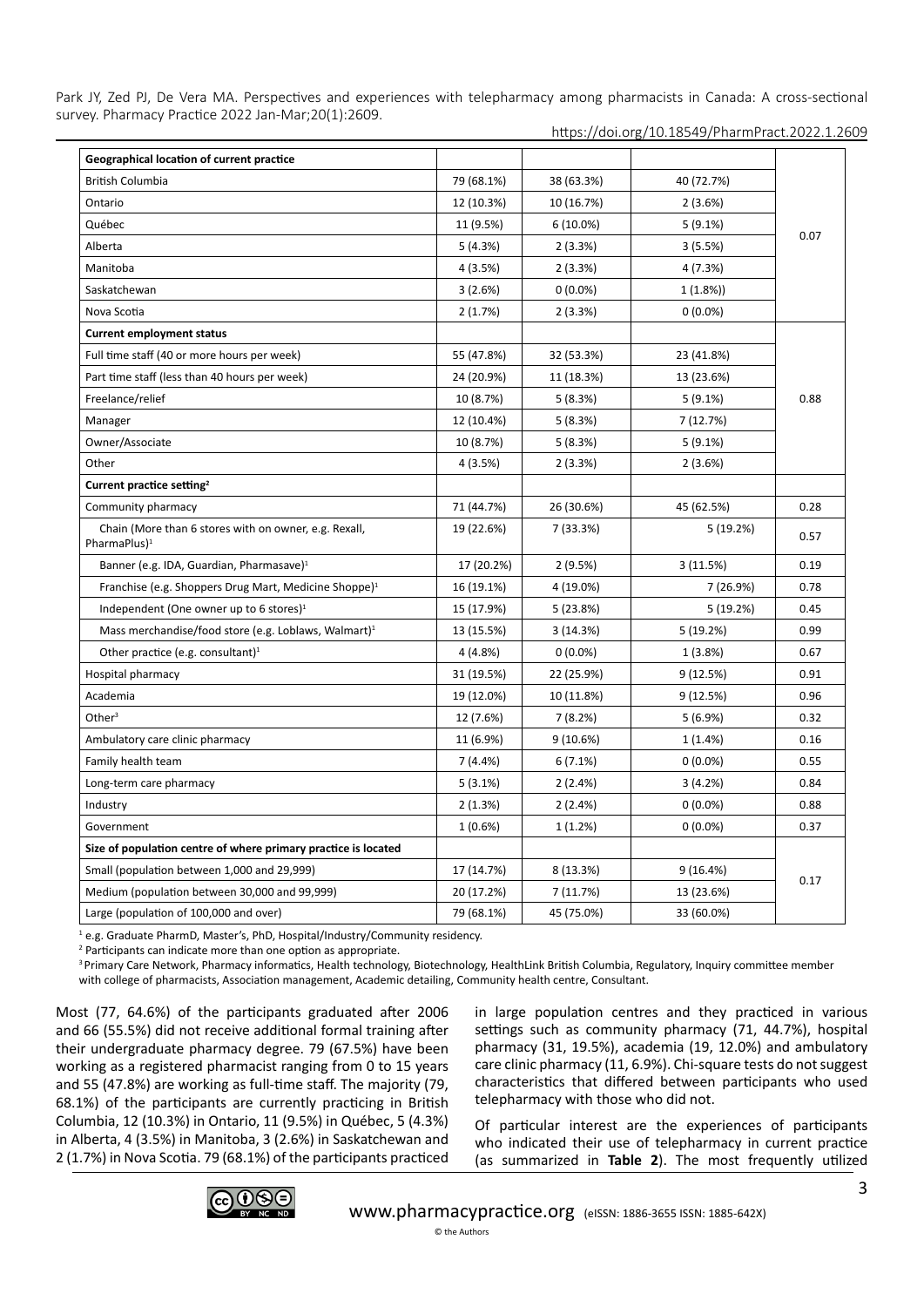| https://doi.org/10.18549/PharmPract.2022.1.2609 |
|-------------------------------------------------|
|-------------------------------------------------|

|                                                                           | N (%)                   |
|---------------------------------------------------------------------------|-------------------------|
| <b>TOOLS</b>                                                              |                         |
| Phones                                                                    | 52 (61.9%)              |
| Videos                                                                    | 26, (31.0%)             |
| Other                                                                     | 6(7.1%)                 |
| <b>PLATFORM</b>                                                           |                         |
| Platform used to deliver telepharmacy services <sup>1</sup>               |                         |
| Zoom                                                                      | 20 (28.6%)              |
| Skype                                                                     | 6 (8.6%)                |
| Microsoft Teams                                                           | 2(2.9%)                 |
| Other $2$                                                                 | 29 (41.4%)              |
| Not Applicable                                                            | 13 (18.6%)              |
| Ease of use of telepharmacy platform                                      |                         |
| Very easy                                                                 | 12 (22.6%)              |
| Easy                                                                      | 25 (47.2%)              |
| Neither Easy or Difficult                                                 | 14 (26.4%)              |
| Difficult                                                                 | 2(3.8%)                 |
| Very Difficult                                                            | $0(0.0\%)$              |
| <b>ACCESS AND FEES</b>                                                    |                         |
| How patients learn about the telepharmacy <sup>1</sup>                    |                         |
| Referral from physician                                                   | 20 (26.7%)              |
| Referral from friends/family                                              | 14 (18.7%)              |
| Advertisement (e.g. posters, flyers, pamphlets, online<br>advertisements) | 12 (16.0%)              |
| Other $3$                                                                 | 29 (38.7%)              |
| Registration/enrollment fee for telepharmacy                              |                         |
| Yes                                                                       | 1 (1.8%)                |
| No                                                                        | 54 (98.2%)              |
| Fee for the telepharmacy                                                  |                         |
| Yes, if is not covered under medical services insurance                   | 1 (1.8%)                |
|                                                                           |                         |
|                                                                           | Fee <sup>4</sup> : \$25 |
| No                                                                        | 54 (98.2%)              |
| Reimbursement of telepharmacy services <sup>1</sup>                       |                         |
| Patient out-of-pocket                                                     | 1 (33.3%)               |
| Government                                                                | 1 (33.3%)               |
| Third party insurance                                                     | 1 (33.3%)               |
| <b>PRACTICE IMPLICATIONS</b>                                              |                         |
| Collaboration with another health care party/clinic <sup>1</sup>          |                         |
| Yes                                                                       | 22 (40.7%)              |
| <b>Medical Clinic</b>                                                     | 8 (28.6%)               |
| Community pharmacy                                                        | 1(3.6%)                 |
| Hospital                                                                  | 10 (35.7%)              |
| <b>Health Authority</b>                                                   | 6 (21.4%)               |
| Government                                                                | 1(3.6%)                 |

| Other (e.g. cardiac rehab program, community health<br>centre)              | 2(7.14%)   |
|-----------------------------------------------------------------------------|------------|
| No                                                                          | 32 (59.3%) |
| Impact of COVID-19 on implementation of telepharmacy<br>in current practice |            |
| Yes                                                                         | 40 (71.4%) |
| No                                                                          | 16 (28.6%) |

<sup>1</sup> Participants can indicate more than one option as appropriate.

<sup>2</sup> iPads, ScriptPro, FaceTime, WhatsApp Video, Ask your pharmacist, Webex, Doxy.me, email, OTN, PSS/Telus Platform, Medeo.

<sup>3</sup> Program standards due to COVID-19 logistics, built-in program structure, in-person invitations, referrals from nurses, Google, self-referral, influencers, social networks, word of mouth, clinic reception/staff/admin, pharmacy staff/ pharmacist, none.

4 Round up to nearest dollar.

tools are phones as reported by 52 (61.9%) of participants, followed by videos (26, 31.0%), and other (6, 7.1%) which include secure messaging. With respect to platforms, Zoom was frequently used (20, 28.6%); though a larger proportion of participants (41.4%) indicated that they use "Other" platforms (e.g. ScriptPro, FaceTime, WhatsApp, Ask your pharmacist, Webex) to deliver telepharmacy services. The majority of participants (37, 69.8%) expressed that their experiences with theses platforms have been easy/very easy to use. 20 (26.7%) indicated that patients learned about the telepharmacy service through referral from physician and 29 (38.7%) mentioned "Other" methods such as word of mouth, built-in program structure, social media/search networks and in-person invitations. 54 (98.2%) shared that there is no fee to receive the service. 32 (59.3%) of the participants indicated that they do not collaborate with another health care party/clinic for these services and for those who do, they collaborated with medical clinics (8, 28.6%), hospitals (10, 35.7%) and health authorities (6, 21.4%). 40 (71.4%) participants expressed that the COVID-19 pandemic contributed to the incorporation of telepharmacy services in current practice. **Figure 1** provides an overview of telepharmacy clinical services according to technology tools used to deliver them; compared to video and "other" technology tools, phones are mostly used to deliver clinical services such as medication review and counselling.

We contrasted experiences of participants who reported using telepharmacy with perspectives of those who did not (**Figure 2**). The majority of participants utilizing telepharmacy (39, 72.2%) expressed that telepharmacy augmented their clinical practice; among those who do not use telepharmacy, 45 (84.9%) indicated that they think telepharmacy would augment their clinical practice. In addition, 50 (94.3%) telepharmacy users indicated that they are able to communicate effectively with the patient, 38 (74.5%) are comfortable assessing minor ailments, and 41 (80.4%) are comfortable making recommendations for managing minor ailments using telepharmacy. When asked similar questions on their perspectives, most of the non-users indicated that they think they will be able to communicate effectively with the patient (48, 90.6%), would feel comfortable assessing minor ailments (45, 84.9%) and would feel comfortable making recommendations for managing minor

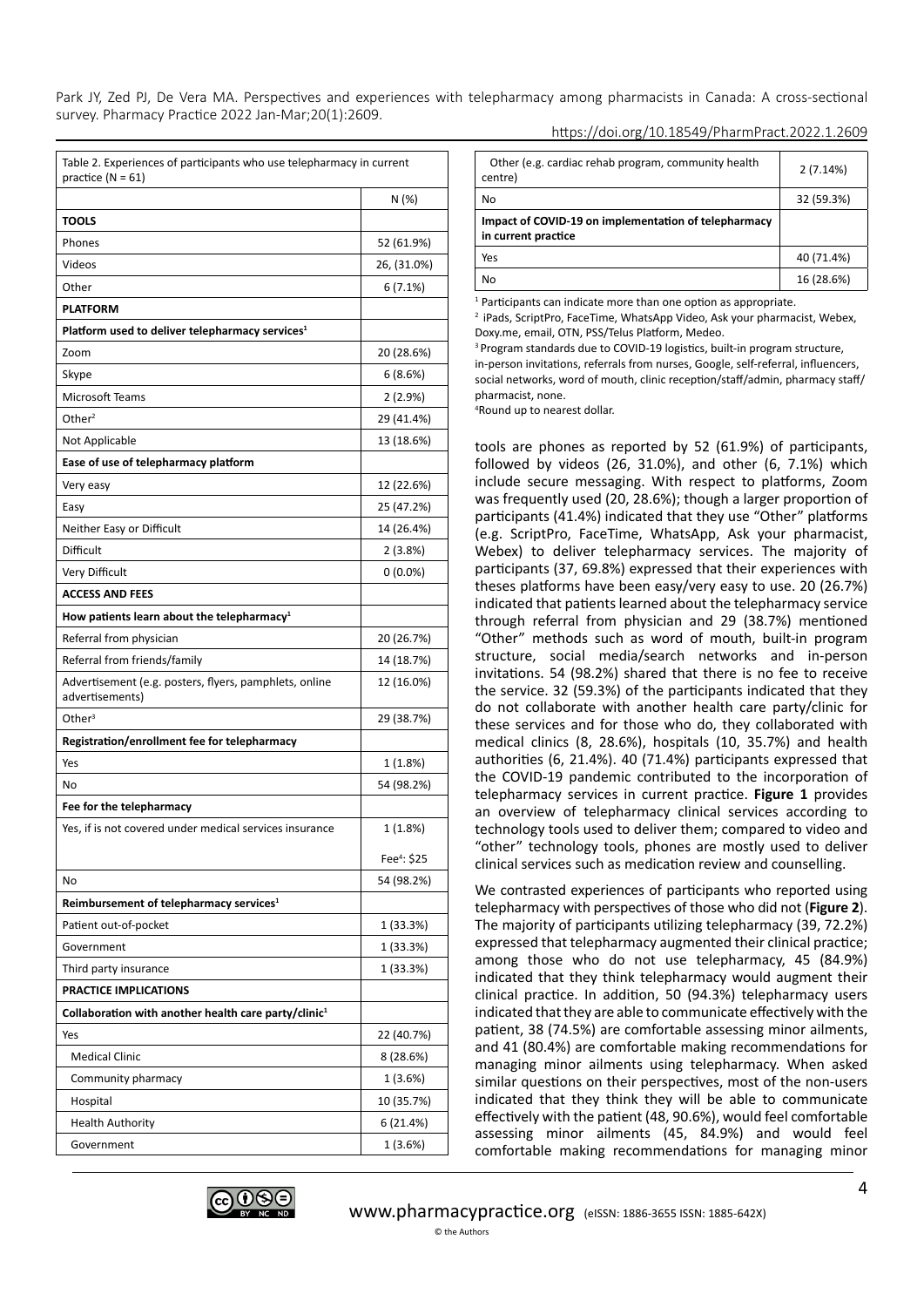

https://doi.org/10.18549/PharmPract.2022.1.2609

Figure 1. Clinical services according to technology tools used for delivery by pharmacists in Canada who use telepharmacy



Figure 2. Experiences of participants who reported using telepharmacy with perspectives of those who did not

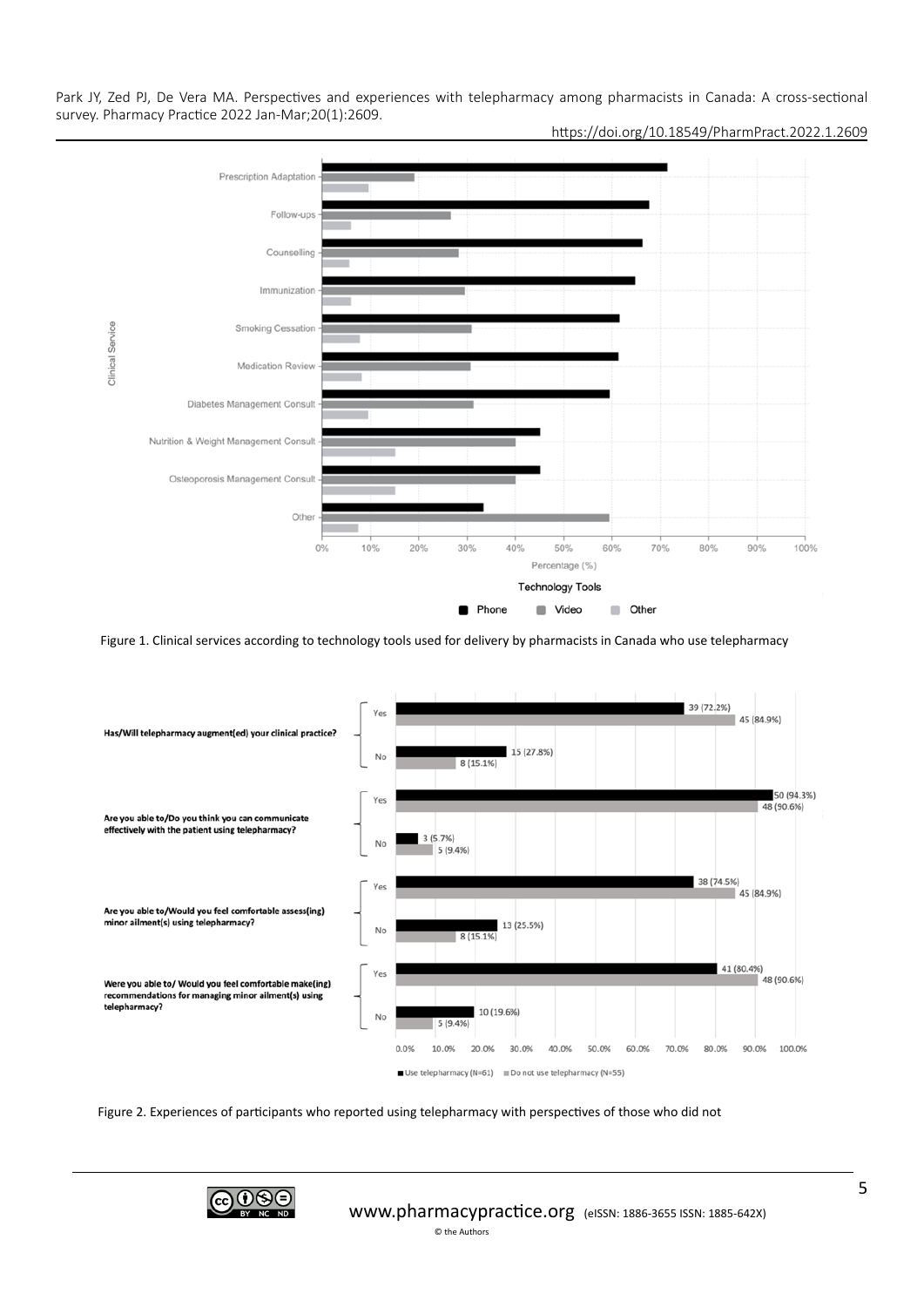Park JY, Zed PJ, De Vera MA. Perspectives and experiences with telepharmacy among pharmacists in Canada: A cross-sectional survey. Pharmacy Practice 2022 Jan-Mar;20(1):2609. https://doi.org/10.18549/PharmPract.2022.1.2609



Figure 3. Factors for successful implementation of telepharmacy reported by users and non-users<sup>1</sup>

ailments using telepharmacy (48, 90.6%).

Finally, we asked questions to inform successful implementation of telepharmacy (**Figure 3**). Among users, the most frequent considerations are: easier system implementation (29, 19.3%), better privacy & data protection (28, 18.7%) and simple to learn technology (23, 15.3%). The most important considerations for successful implementation of telepharmacy included easier system implementation (28, 17.6%), simple to learn technology (27, 17.0%) and being more cost-effective (25, 15.7%).

## **DISCUSSION**

To our knowledge, this survey is the first of its kind to explore pharmacists' use and experiences with telepharmacy in Canada. The participants practiced in a wide range of pharmacy practice, including community, hospital, family health team, ambulatory care clinic, long-term care pharmacy, government, academia, and industry. Just over half of the participants indicated that they use telepharmacy in their practice, mainly through phone and video calls. Participants who utilize telepharmacy indicated that telepharmacy augmented their clinical practice and feel comfortable making recommendations for managing minor ailment(s) using telepharmacy. When asked about their perspectives, participants who did not currently use telepharmacy expressed feeling that their clinical practice would be augmented by telepharmacy and that they would feel comfortable making recommendations for managing minor ailment(s) using telepharmacy. Key considerations for implementing telepharmacy among users were easier system implementation, better privacy & data protection, and simple

to learn the technology; while for non-users these were easier system implementation, better privacy & data protection, and being more cost-effective. Altogether, along with providing a description of current experiences with telepharmacy in Canada, our study identified areas to support better integration and optimization of current and future telepharmacy interventions.

With 52.6% of participants indicating use of telepharmacy to provide clinical services, our study suggests that in Canada, uptake of telepharmacy is still quite low despite previous evidence on the frequent use of other digital health tools (e.g., provincial drug information systems (DIS), laboratory information systems, and electronic clinical decision-making tools) in pharmacy practice. In 2016, Leung et al. evaluated the access and use of these afore mentioned digital health technologies used in community pharmacy practice in Canada.2 Altogether, 447 community pharmacists responded to their study survey with 86% of the participants indicating that they practiced in a hybrid (paper and electronic) environment. The majority of the participants utilized electronic reminders (99%) and the CPhA e-Therapeutics/ eCPS electronic clinical decision support tool (88%). Both Leung et al. (2016) and our study similarly reported the positive impacts that technology can bring when caring for patients. In our study, the majority of telepharmacy users (72.2%) expressed that telepharmacy augmented their clinical practice. Leung et al. (2016) shared that with the availability of a DIS, 61% of the participants indicated an increase in their productivity and 92% indicated an increase in the quality of care they are able to provide to their patients. It is important to note that Leung et al.

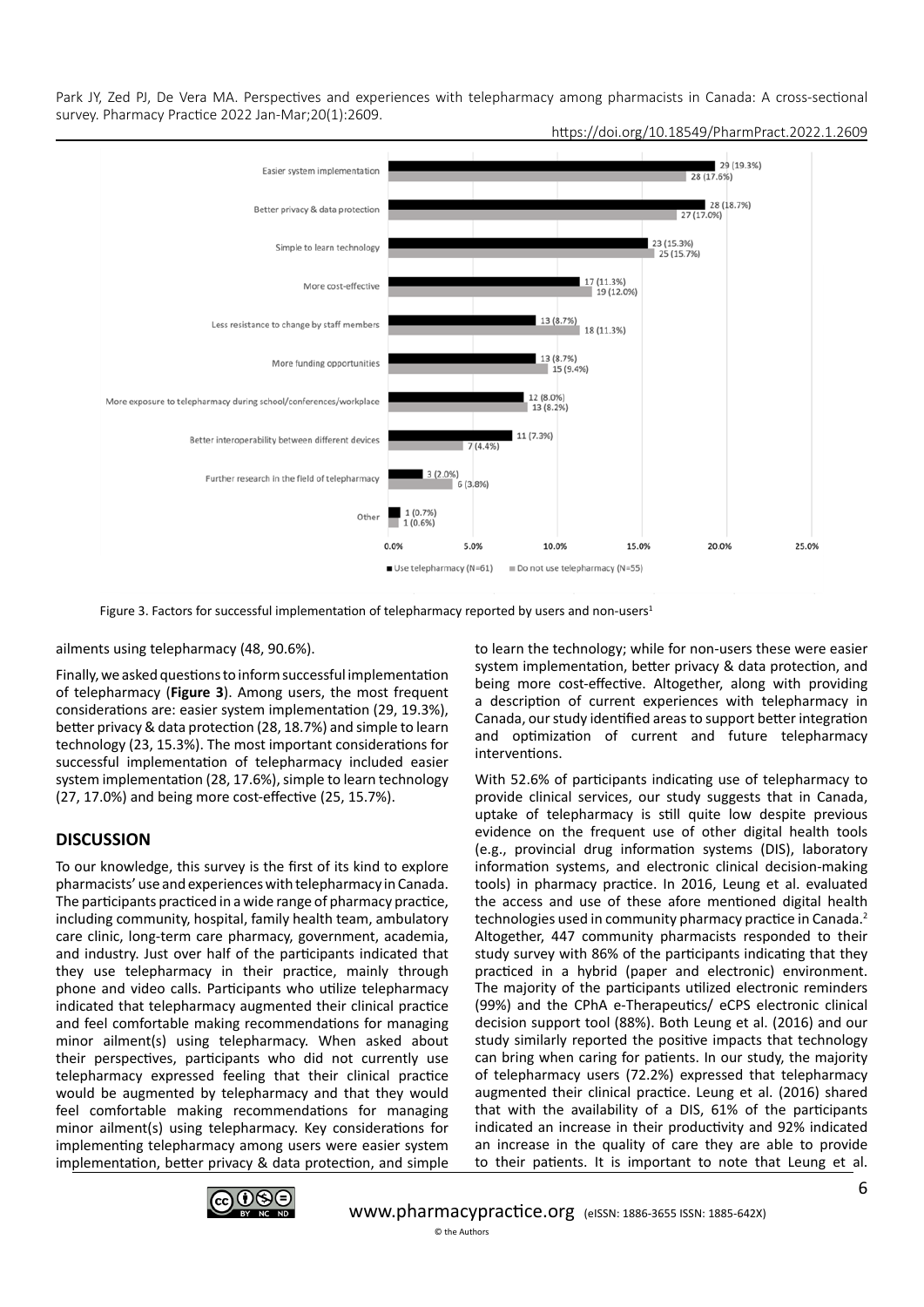https://doi.org/10.18549/PharmPract.2022.1.2609

evaluated pharmacists' use of DIS, laboratory information systems, and electronic clinical decision-making tools; They did not specifically evaluate use of telepharmacy, as we did in our current study.

To allow for better implementation of telepharmacy in pharmacy practice, it is important to utilize the end-users' feedback and address potential barriers. In our study, key considerations for successful implementation of telepharmacy for users (easier system implementation, better privacy & data protection, simple to learn technology) were slightly different from non-users (easier system implementation, simple to learn technology, more cost-effective) of telepharmacy. These differences may be due to the fact that responses from users reflect actual experiences with telepharmacy while those from non-users reflect their perspectives. Nonetheless, these considerations were consistent with potential barriers of implementing telepharmacy reported by Ameri et al. in their study of barriers of implementing telepharmacy of 40 randomly selected pharmacists working in Iran.11 The pharmacists were presented with 20 questions regarding challenges with telepharmacy implementation and they answered using a 5-point Likert-type scale. The main barriers identified were challenges in insurance/reimbursement (Mean: 4.17, SD: 0.81), lack of access to technology infrastructure(Mean: 4.15, SD: 0.94), and lack of coordination between different health sectors (Mean: 4.17, SD: 0.94). In addition, there was no statistically significant relationship between the participants' demographic characteristics (e.g. gender, geographical location of current practice, current practice setting) and the barriers to telepharmacy implementation. Finally, the study does not indicate whether the participants have prior experience with telepharmacy and so, we do not know if the barriers would have been different if they were users/non-users of telepharmacy. With limited evaluations of telepharmacy in the literature to date, it is important to consider experiences in other jurisdictions but also acknowledge that due to the differences healthcare systems, comparisons should be done with caution.

In our study, one of the important considerations for successful implementation of telepharmacy indicated by both users and non-users of telepharmacy included more exposure to telepharmacy during school/conferences/workplace. Providing sufficient training about telepharmacy to pharmacy students can help them prepare for their clinical practicums and later as a pharmacist. Park et al. (2020) conducted a mixed-method study to explore the current state of pharmacy students' self-rated digital health literacy in British Columbia.12 Some students found it challenging to learn the technology tools at their practicum site due to their limited role as a pharmacy student and was stressful to learn on the spot. Students shared that they mainly learned the technologies during their practicum from the pharmacy

manager/staff members and one student consulted a manual. 40% (2/5) of the participants who took part in the interview mentioned that they would like to learn how to navigate various pharmacy management and EMR systems.

Limitations of this study include having a smaller sample compared to previous studies, which could be attributed to the short recruitment period (October to December 2020) and the busyness of pharmacists due to the start of the flu season overlapping with the COVID-19 pandemic. In addition, since we mainly utilized email and social media platforms to recruit participants, there could be participant bias of having more of tech-savvy pharmacists. Due to our recruitment methods, we were also unable to calculate the survey response rate. It is important to also acknowledge that our findings may be difficult to generalize to pharmacists globally due to the differences in scope of practice and access to technological tools.

# **CONCLUSION**

Despite the growing recognition of telepharmacy, its implementation and utilization of telepharmacy by pharmacists is still quite low. Our study provides a current landscape of telepharmacy, which will aid the next steps of telepharmacy advancement and implementation for pharmacists, professional associations, and government officials. Future areas of research include cost evaluations of telepharmacy and comparing the effectiveness of different technology platforms used to deliver telepharmacy.

# **AUTHOR CONTRIBUTIONS**

**Jamie Y Park:** Conceptualization, Methodology, Formal Analysis, Investigation, Writing- Original Draft, Writing- Review& Editing, Visualization; **Peter J Zed:** Conceptualization, Methodology, Writing- Review& Editing; **Mary A De Vera:** Conceptualization, Methodology, Formal Analysis, Investigation, Writing- Original Draft, Writing- Review& Editing, Visualization, Supervision

# **FINANCIAL ACKNOWLEDGEMENTS**

None.

# **INDUSTRY SPONSORSHIP**

None.

# **DISCLOSURES OF CONFLICTS OF INTEREST**

Authors declare no conflicts of interest.

# **References**

- 1. American Medical Association. Physicians' motivations and requirements for adopting digital health Adoption and attitudinal shifts from 2016 to 2019. 2020.
- 2. Leung V, Tharmalingam S, Cooper J, et al. Canadian community pharmacists' use of digital health technologies in practice. Can Pharm J (Ott). 2016;149(1):38-45.<https://doi.org/10.1177/1715163515618679>
- 3. World Health Organization. Telemedicine: opportunities and developments in member states: report on the second global